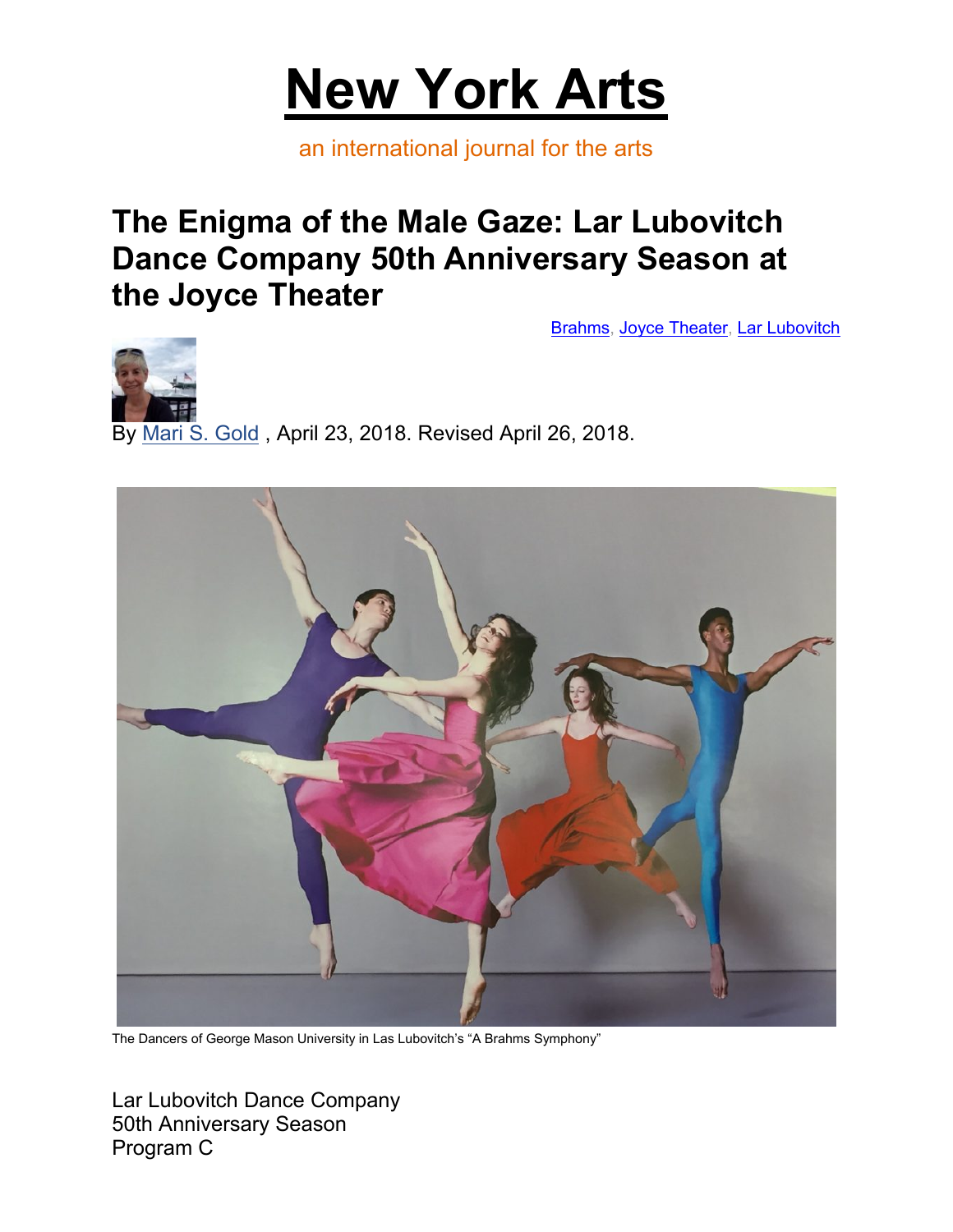Joyce Theater April 22, 2018

## **The Enigma of the Male Gaze**

Lar Lubovitch has been making dances for fifty years creating a body of work that holds up well - solid, well-danced and gripping.

The first half of the evening, *A Brahms Symphony*, created by Lubovitch in 1985, was performed by dancers from the George Mason University School of Dance in Fairfax, Virginia with the four lead dancers connecting via email, phone and in-person with the cast who originated the roles. Staged by Ginger Thatcher and set to movements 1, 2 and 3 of Brahms' Third Symphony, the movements are simple in the best sense of the word with no unnecessary embellishments. The piece is lyrical as the four leads supported by eight company members lift and swoop, often rounding their arms with the hands joined to complete the circle.

The evening's standout was the second piece, *Men's Stories: A Concerto in Ruins,* from 2000. This work employs many conflicting elements both in the music, an "audio collage" that incorporates snatches of song and narrative with original music by Scott Marshall with movements that range from fellowship to fighting. The nine men begin wearing formal-looking tailcoats which are removed later; they pare down to thin shirts and tights as the action transitions from elegance to more personal interactions. Towards the end of the work, back come the tailcoats. There is irony in much of this work, a "how dare you" quality in some moments juxtaposed against the classic grace of ballet turns and extensions. Sometimes the men, notably Benjamin Holliday Wardell, posture effectively; sometimes they go all out, for example when Jonathan Emanuell Alsberry jazzes it up.

Besides the musical collage that includes snatches of popular songs and a tongue-in–cheek voiceover with a father almost explaining the facts of life to a young son, (straight out of *Leave it to Beaver*), the work itself is a collage, showing the many different ways of being male—as friends, enemies, antagonists, lovers and more. The dancers are all strong and a pleasure to watch during their solos and as a group.

As a whole, the piece is wonderful. There is a lot of disagreement about the validity of the ending with the marionette which I felt was a good summation of boys to men and back again.

Lar Lubovitch is one of America's most versatile, acclaimed, and widely seen choreographers. In addition to being performed by his own Company, works by Lar Lubovitch have been performed by other major companies throughout the world, including American Ballet Theatre, New York City Ballet, San Francisco Ballet, Paris Opera Ballet, Royal Danish Ballet, The Joffrey Ballet,